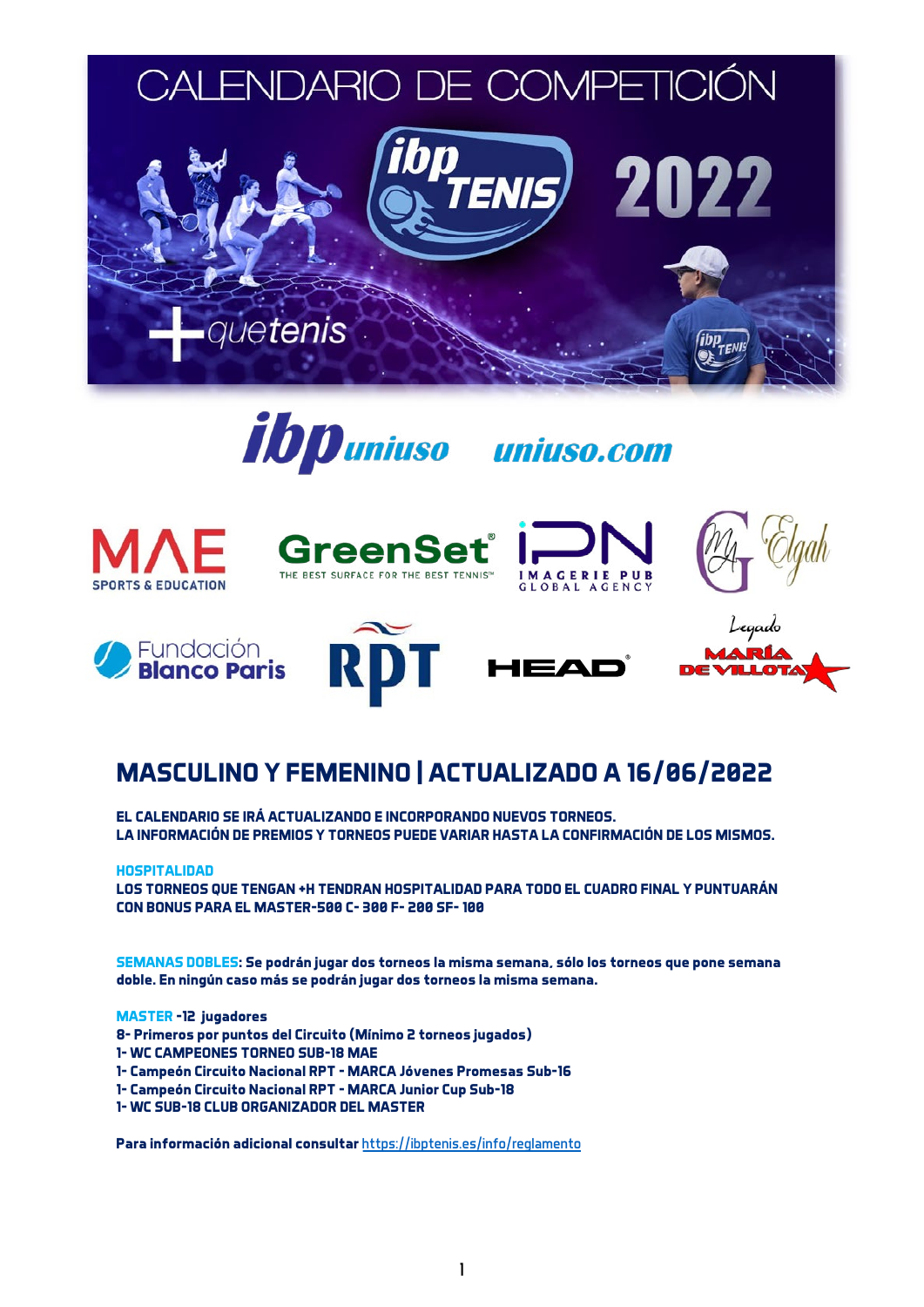| <b>SEMANA CUADRO FINAL</b>                                                               | CLUB-CIUDAD-DENOMINACIÓN                                                               | <b>PROVINCIA</b>   | <b>PREMIOS</b><br><b>CAMPEÓN</b> | ORGANIZACIÓN - TORNEO<br><b>INSCRIPCIONES</b>                       | <b>PRUEBA</b><br><b>CUADRO FINAL</b><br><b>HOSPITALIDAD</b>  | <b>PISTA</b>                    |
|------------------------------------------------------------------------------------------|----------------------------------------------------------------------------------------|--------------------|----------------------------------|---------------------------------------------------------------------|--------------------------------------------------------------|---------------------------------|
| 14-20 MARZO<br><b>IBP TENIS SERIES</b><br><b>OPEN 1000</b>                               | I TORNEO FEMENINO DELGADO<br><b>GARRUCHO ABOGADOS</b><br><b>C T LEW HOAD-MIJAS</b>     | <b>MALAGA</b>      | 1999€                            | VICENTE PAVON-952474858<br>www.lew-hoad.com                         | <b>FEMENINO</b>                                              | <b>DURA</b>                     |
| 21-27 MARZO<br><b>IBP TENIS SERIES</b><br><b>OPEN 500</b>                                | PALMA DE MALLORCA<br><b>II OPEN CLUB MARRATXI</b>                                      | <b>MALLORCA</b>    | 500€                             | XAVIER CORTEY-659010117<br>xcortey@gmail.com                        | MYF                                                          | <b>TIERRA</b>                   |
| 28 MARZO - 3 ABRIL<br><b>IBP TENIS SERIES</b><br><b>OPEN 500</b><br>(CUADRO FINAL 1-3)   | XII OPEN NACIONAL<br><b>CIUDAD RODRIGRO</b><br>(CT WETONES)                            | <b>SALAMANCA</b>   | 500€                             | MANUEL CARRASCO-616999477<br>teniswetones@hotmail.com               | <b>MASCULINO</b>                                             | <b>DURA</b>                     |
| <b>IBP TENIS SERIES</b><br><b>OPEN 500</b>                                               | OPEN INTERNACIONAL DE LA<br>MAGDALENA CASTELLON<br>(CT LA MAGDALENA)                   | <b>CASTELLON</b>   | 500€                             | <b>JORGE BELLES-685110509</b><br>gr.competición@Hotmail.com         | <b>MYF</b>                                                   | <b>TIERRA</b>                   |
| <b>4-10 ABRIL</b>                                                                        |                                                                                        |                    |                                  |                                                                     |                                                              |                                 |
| <b>IBP TENIS SERIES</b><br><b>OPEN 2000</b>                                              | <b>JEREZ</b><br><b>CLUB NAZARET</b>                                                    | <b>CADIZ</b>       | 3.880€                           | <b>JESUS ORTIGOSA-630014330</b><br>J_ortigosa@hotmail.com           | <b>MASCULINO</b><br>Hospitalidad desde cuartos               | <b>TIERRA</b>                   |
| <b>IBP TENIS SERIES</b><br><b>OPEN 500</b><br>(CUADRO FINAL 8-10)                        | <b>I OPEN FEMENINO</b><br><b>CIUDAD RODRIGO</b><br><b>(CT WETONES</b>                  | <b>SALAMANCA</b>   | 500€                             | MANUEL CARRASCO-616999477<br>teniswetones@hotmail.com               | <b>FEMENINO</b>                                              | <b>DURA</b>                     |
| <b>11-17 ABRIL</b>                                                                       | <b>TORNEO SEMANA SANTA</b>                                                             |                    |                                  |                                                                     |                                                              |                                 |
| <b>IBP TENIS SERIES</b><br><b>OPEN 500</b>                                               | <b>II OPEN NACIONALVICTORIA 0.0</b><br><b>CT LEW HOAD-MIJAS</b>                        | <b>MALAGA</b>      | 500€                             | VICENTE PAVON-952474858<br>www.lew-hoad.com                         | <b>MASCULINO</b>                                             | <b>DURA</b>                     |
| <b>18-24 ABRII</b>                                                                       |                                                                                        |                    |                                  |                                                                     |                                                              |                                 |
| aplazado                                                                                 | III OPEN DE TENIS MIGUELTURRA<br>(AUDITORIO MULTIFUNCIONAL)<br>PLAZA DE TOROS          | <b>CIUDAD REAL</b> | 600€                             | ANDRES MONTEAGUDO-697819517<br>Javincha_15@hotmail.com              | <b>FEMENINO</b><br><b>HOSPITALIDAD</b><br><b>8 PRIMERAS</b>  | <b>ALBERO</b><br>PLAZA DE TOROS |
| <b>IBP TENIS SERIES</b><br><b>OPEN 1000</b>                                              | <b>OPEN NTERNACIONAL</b><br><b>CIUDAD DE CARTAGENA</b><br><b>CT CARTAGENA</b>          | <b>CARTAGENA</b>   | $1.000 \in$                      | JAVIER CERVANTES-660934049<br>torneos@clubdeteniscartagena.com      | <b>MASCULINO</b><br><b>HOSPITALIDAD</b><br><b>8 PRIMEROS</b> | <b>TIERRA</b>                   |
| 25 ABRIL - 1 MAYO                                                                        |                                                                                        |                    |                                  |                                                                     |                                                              |                                 |
| <b>IBP TENIS SERIES</b><br><b>OPEN 1000</b>                                              | OPEN CIUDAD DE CIEZA<br><b>CT CIEZA</b>                                                | <b>MURCIA</b>      | 1.000E                           | ABELARDO PINAR-602246322<br>clubteniscieza@hotmail.co               | <b>MASCULINO</b>                                             | <b>DURA</b>                     |
| <b>IBP TENIS SERIES</b><br><b>OPEN 500</b>                                               | <b>II TORNEO FEMENINO</b><br>CIUDAD DE TOLEDO<br>CT.TOLEDO                             | <b>TOLEDO</b>      | 800€                             | PACO SANCHEZ-687456265<br>titotenis@hotmail.com                     | <b>FEMENINO</b>                                              | <b>QUIK</b>                     |
| <b>2-8 MAYO</b>                                                                          |                                                                                        |                    |                                  |                                                                     |                                                              |                                 |
| <b>IBP TENIS SERIES</b><br>OPEN 500                                                      | <b>XL TORNEO SAN MIGUEL DE</b><br><b>CERVANTES</b><br>ALCALA DE HENARES<br>(CT ALCALA) | <b>MADRID</b>      | 500€                             | HECTOR SERRANO-692178897<br>dirección@tenisalcala.com               | MYF                                                          | <b>DURA</b>                     |
| <b>IBP TENIS SERIES</b><br><b>OPEN 500</b>                                               | IX TROFEO SAN PRUDENCIO<br><b>CT MENDIZORROZA</b><br><b>VITORIA</b>                    | <b>VITORIA</b>     | 500€                             | JM NARVARTE-627034188<br>mendicdtenis@gmail.com                     | <b>FEMENINO</b>                                              | <b>DURA</b>                     |
| 16-22 MAYO                                                                               |                                                                                        |                    |                                  |                                                                     |                                                              |                                 |
|                                                                                          |                                                                                        |                    |                                  |                                                                     |                                                              |                                 |
| <b>IBP TENIS SERIES</b><br><b>OPEN 500</b>                                               | XIII OPEN DE MAYO REAL<br>AEROCLUB DE CORDOBA<br>I OPEN DE TENIS "MARINA BAIXA"        | <b>CORDOBA</b>     | 500€                             | <b>JAVIER MUÑOZ-696081574</b><br>gerencia@realaeroclubdecordoba.com | <b>MASCULINO</b>                                             | <b>TIERRA</b>                   |
| <b>IBP TENIS SERIES</b><br><b>OPEN 500</b><br>23-29 MAYO                                 | <b>IQL TENNIS &amp; PADEL CLUB</b><br><b>BENIDORM</b>                                  | <b>ALICANTE</b>    | 500€                             | LISANDRO CARAVACA-629098822<br>lisandro@iqlsports.com               | MYF                                                          | <b>DURA</b>                     |
| <b>IBP TENIS SERIES</b><br><b>OPEN 1500</b>                                              | MEMORIAL CESAR ALVAREZ<br><b>TORREJON DE ARDOZ</b><br>(POLIDEPORTIVO JOAQUIN<br>BLUME) | <b>MADRID</b>      | 1.500E                           | LUIS DIAZ-629872525<br>luisdiazfernandez                            | <b>MASCULINO</b><br><b>HOSPITALIDAD 4 PRIMEROS</b>           | <b>QUIK</b>                     |
| <b>30 MAYO-5 JUNIO</b><br><b>IBP TENIS SERIES</b><br><b>OPEN 1000</b>                    | <b>CORPUS CHRISTI</b><br><b>CLUB DE TENIS TOLEDO</b><br><b>TOLEDO</b>                  | <b>TOLEDO</b>      | 1.000E                           | PACO SANCHEZ-687456265<br>titotenis@hotmail.com                     | <b>MASCULINO</b>                                             | <b>QUIK</b>                     |
| <b>IBP TENIS SERIES</b><br><b>OPEN 500</b>                                               | <b>OPEN DE ALBOX</b><br><b>CT ALBOX</b>                                                | <b>ALMERIA</b>     | 500€                             | ANTONIO GOMEZ-605355731<br>cocotenis@gmail.com                      | <b>MASCULINO</b>                                             | <b>DURA</b>                     |
| <b>6-12 JUNIO</b>                                                                        |                                                                                        |                    |                                  |                                                                     |                                                              |                                 |
| <b>IBP TENIS SERIES</b><br><b>OPEN 500</b>                                               | <b>OPEN SAN MIGUEL</b><br><b>RCT.EL CANDADO</b><br><b>MALAGA</b>                       | <b>MALAGA</b>      | 750€                             | <b>JOSE ROSES-952290845</b><br>info@clubelcandado.com               | <b>MASCULINO</b>                                             | <b>DURA</b>                     |
| <b>IBP TENIS SRIES</b><br><b>OPEN 500</b>                                                | <b>IBP CIUDAD DE SALAMANCA</b><br>CIUDAD DEPORTIVA LA ALDEHUELA                        | <b>SALAMANCA</b>   | 500€                             | <b>RICARDO GARCIA-635670845</b><br>Ricardo.garcia@uniontenis.com    | MYF                                                          | <b>DURA</b>                     |
| <b>13-19 JUNIO</b><br><b>IBP TENIS SERIES</b><br><b>OPEN 500</b><br>(cuadro final 12-15) | <b>LXVIII OPEN INTERNACIONAL</b><br><b>CORPUS DE GRANADA</b><br>(RST DE GRANADA)       | <b>GRANADA</b>     | 500€                             | <b>JORGE GARZON-606156789</b><br>garzon.jga@Gmail.com               | <b>MYF</b>                                                   | <b>DURA</b>                     |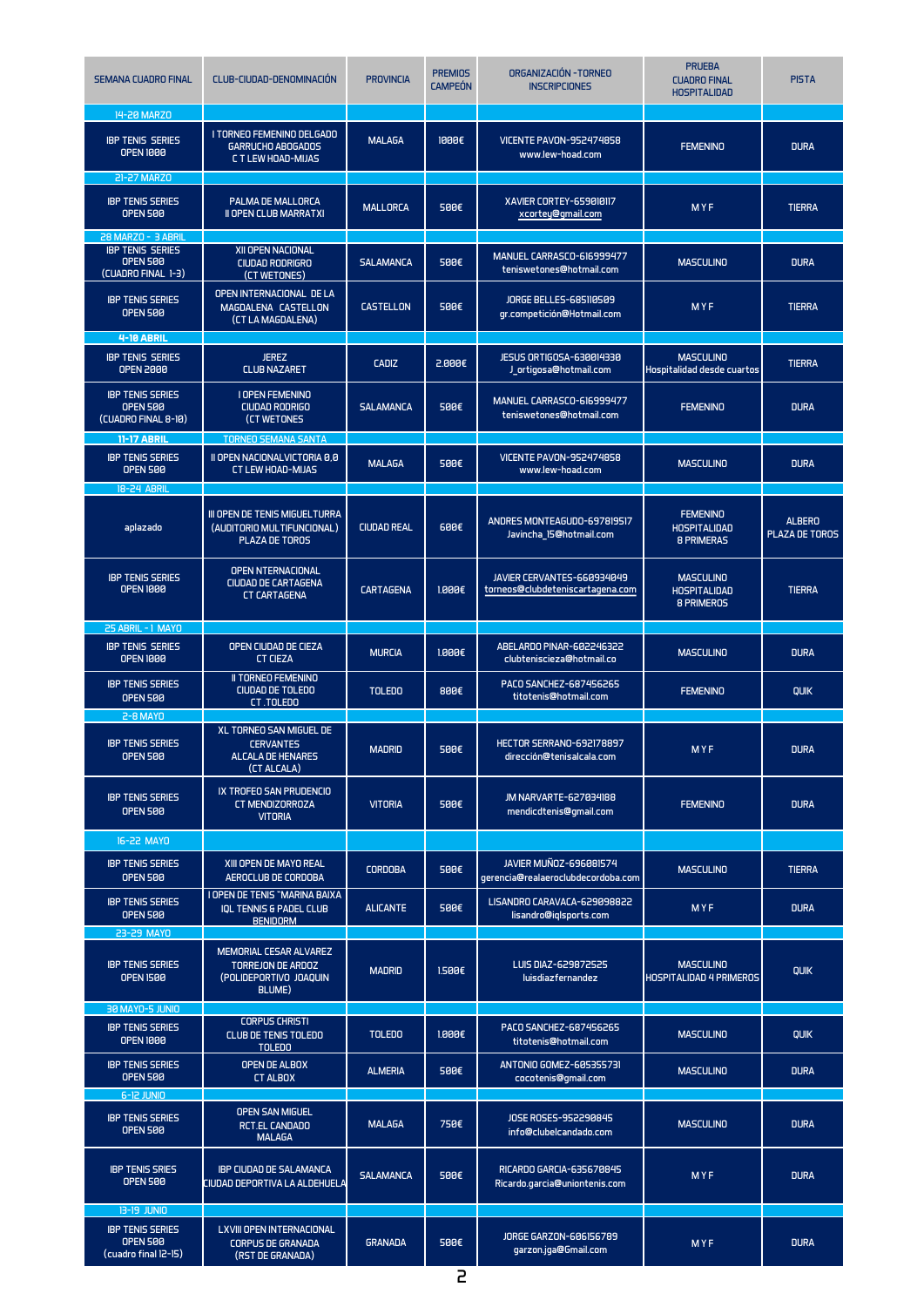| <b>SEMANA CUADRO FINAL</b>                                          | CLUB-CIUDAD-DENOMINACIÓN                                                                                          | <b>PROVINCIA</b>   | <b>PREMIOS</b><br><b>CAMPEÓN</b> | ORGANIZACIÓN - TORNEO<br><b>INSCRIPCIONES</b>                               | <b>PRUEBA</b><br><b>CUADRO FINAL</b><br><b>HOSPITALIDAD</b>                  | <b>PISTA</b>   |
|---------------------------------------------------------------------|-------------------------------------------------------------------------------------------------------------------|--------------------|----------------------------------|-----------------------------------------------------------------------------|------------------------------------------------------------------------------|----------------|
| <b>IBP TENIS SERIES</b><br><b>OPEN 500</b>                          | OPEN LA CERAMICA ACADEMIADE<br><b>TENIS MORENO</b><br><b>TALAVERA DE LA REINA</b>                                 | <b>TOLEDO</b>      | 500€                             | <b>LUIS F MORENO-615109078</b><br>Cde.atm@gmail.com                         | <b>MASCULINO</b><br><b>HOSPITALIDAD</b><br><b>DESDE OCTAVOS</b>              | QUIK           |
| 20-26 JUNIO                                                         |                                                                                                                   |                    |                                  |                                                                             |                                                                              |                |
| <b>IBP TENIS SERIES</b><br><b>OPEN 1000</b>                         | OPEN INTERNACIONAL SANTO<br><b>VOTO PUERTOLLANO</b><br>I.M MARIA LUISA CABAÑERO                                   | <b>CIUDAD REAL</b> | $1.000 \in$                      | JOSE MANUEL PUEBLA-630028044<br>jm.puebla@hotmail.com                       | <b>MASCULINO</b><br><b>HOSPITALIDAD 8 PRIMEROS</b>                           | QUIK           |
| <b>IBP TENIS SERIES</b><br><b>OPEN 1000</b>                         | <b>XL COPA PRESIDENTE</b><br><b>CLUB FIGUEROA</b><br><b>CORDOBA</b>                                               | <b>CORDOBA</b>     | $1.200 \in$                      | FCO JOSÉ CASADO 624449825<br>tenisclubfigueroa@gmail.com                    | MYF                                                                          | <b>DURA</b>    |
| <b>IBP TENIS SERIES</b><br><b>OPEN 1000</b>                         | II TROFEO RAQUETA DE MADERA Y<br><b>PLATA</b><br><b>JAEL JOYERIA</b><br>C.T LA CORUÑA                             | <b>LA CORUÑA</b>   | $1.000 \in$                      | IAGO FERNANDEZ-639351810<br><u>lago.fernandez-rejia@teniscoruña</u><br>.com | MYF<br><b>HOSPITALIDAD</b><br><b>4 PRIMEROS</b>                              | <b>TIERRA</b>  |
| <b>IBP TENIS SERIES</b><br><b>OPEN 500</b>                          | XIV TORNEO NACIONAL DE YECLA<br><b>TIERRA BATIDA</b><br><b>CT YECLA</b><br><b>I MEMORIAL TONI ORTEGA</b>          | <b>MURCIA</b>      | 500€                             | ALFREDO RUIZ-619532203<br>info@yct.es                                       | MYF                                                                          | <b>TIERRA</b>  |
| <b>27 - JUNIO</b><br>$3 - JULIO$                                    | OPEN DE ESPAÑA                                                                                                    |                    |                                  |                                                                             |                                                                              |                |
| OPEN DE ESPAÑA                                                      |                                                                                                                   |                    |                                  |                                                                             |                                                                              |                |
| <b>FEMENINO</b><br><b>IBP TENIS SERIES</b><br><b>OPEN 3000+H</b>    | III TORNEO MARÍA DE VILLOTA<br><b>RST LA MAGDALENA</b>                                                            | <b>SANTANDER</b>   | 3.000E                           | <b>JUAN RAMON RUANO-649469406</b><br>juanraru@gmail.com                     | <b>FEMENINO</b><br><b>HOSPITALIDAD CUADRO</b><br><b>FINAL</b>                | <b>TIERRA</b>  |
| OPEN DE ESPAÑA                                                      |                                                                                                                   |                    |                                  |                                                                             |                                                                              |                |
| <b>MASCULINO</b><br><b>IBP TENIS SERIES</b>                         | OPEN DE CACERES PATRIMONIO DE<br>LA HUMANIDAD TROFEO ORENCIO<br><b>CARRASCAL (C.T CABEZARRUBIA)</b>               | <b>CÁCERES</b>     | 3.000E                           | <b>JOSE DAVILA-667228341</b><br>jdavilagalan@gmail.com                      | <b>MASCULINO</b><br><b>HOSPITALIDAD</b><br><b>CUADRO FINAL</b>               | <b>TIERRA</b>  |
| OPEN 3000+H                                                         |                                                                                                                   |                    |                                  |                                                                             |                                                                              |                |
| 4-10 JULIO                                                          |                                                                                                                   |                    |                                  |                                                                             |                                                                              |                |
| <b>IBP TENIS SERIES</b><br><b>OPEN 1000</b>                         | OPEN CIUDAD DE GUADALAJARA<br><b>TROFEO VIRGEN DE LA ANTIGUA</b><br><b>TROFEO BASF</b><br>(C.N TENIS GUADALAJARA) | <b>GUADALAJARA</b> | 1.000E                           | <b>NOELIA HUETOS- 670754729</b><br>noelia@nuevotenisypadelguada.com         | <b>MASCULINO</b>                                                             | QUIK           |
| <b>IBP TENIS SERIES</b><br>OPEN 1500 + H                            | <b>TAUSTE</b><br><b>XXXV TORNEO VILLA DE TALISTE</b><br>ALTRA LOGISTICA TOMAS ARRIETA                             | <b>7ARAGOZA</b>    | 1.500E                           | ANTONIO MACIA- 699070342<br>maciatenis@gmail.com                            | <b>FEMENINO</b><br><b>HNSPITAL INAN</b><br><b>CUADRO FINAL</b>               | <b>DURA</b>    |
| <b>IBP TENIS SERIES</b><br><b>OPEN 1500</b>                         | <b>68 EDICION COPA CALLEJA</b><br><b>CASINO TENIS CLUB</b><br><b>FERROL</b>                                       | <b>LA CORUÑA</b>   | 1.500E                           | MARIA SICRE-669047610<br>hinginiorivas68@gmail.com                          | <b>MASCULINO</b><br><b>HOSPITALIDAD</b><br><b>ENTRE LOS 100</b><br>DE ESPAÑA | QUIK           |
| <b>IBP TENIS SERIES</b><br><b>OPEN 1000</b>                         | XXXVI OPEN FIRESAUTOPODIUM<br><b>AUDI</b><br><b>CT FIGUERES</b>                                                   | <b>GIRONA</b>      | 1.000E                           | <b>SERGIO BLAZQUEZ-695803166</b><br>opendefires@gmail.com                   | <b>MASCULINO</b><br><b>HOSPITALIDAD</b><br><b>4 PRIMEROS</b>                 | <b>TIERRA</b>  |
| 11-17 JULIO                                                         |                                                                                                                   |                    |                                  |                                                                             |                                                                              |                |
| <b>IBP TENIS SERIES</b><br>OPEN 1500 + H                            | <b>TAUSTE</b><br>XXXV TORNEO VILLA DE TAUSTE<br>ALTRA LOGISTICA TOMAS ARRIETA                                     | <b>ZARAGOZA</b>    | 1.500€                           | ANTONIO MACIA-699070342<br>maciatenis@gmail.com                             | <b>MASCULINO</b><br><b>HOSPITALIDAD</b><br><b>CUADRO FINAL</b>               | <b>DURA</b>    |
| <b>IBP TENIS SERIES</b><br><b>OPEN 1000</b><br>(CUADRO FINAL 15-17) | VII OPEN CIUDAD DE POZOBLANCO<br><b>FEMENINO</b><br><b>POZOBLANCO</b>                                             | <b>CORDOBA</b>     | 1.000E                           | ANTONIO MORENO -677223389<br>antoniomorenozamora@gmail.com                  | <b>FEMENINO</b>                                                              | <b>DURA</b>    |
| <b>IBP TENIS SERIES</b><br><b>OPEN 1999</b>                         | XIX TORNEO FEMENINO CIUDAD DE<br><b>SANTURTZI</b>                                                                 | <b>BILBAO</b>      | $1.200 \in$                      | PEPE SANCHEZ-627459385<br>www.santurtzitenis.com                            | <b>FEMENINO</b><br><b>HOSPITALIDAD 8 PRIMERAS</b>                            | <b>DURA</b>    |
| <b>IBP TENIS SERIES</b><br>OPEN 500 (11-16)                         | VI TORNEIG IBP JOAN PUIG I LINDA<br><b>TIBBS</b>                                                                  | <b>GIRONA</b>      | 750€                             | TONI GORDON - 606895 137<br>competicio@tennisgirona.com                     | MYF                                                                          | <b>TIERRA</b>  |
| Semana doble torneo                                                 |                                                                                                                   |                    |                                  |                                                                             |                                                                              |                |
| <b>IBP TENIS SERIES</b><br>OPEN 500 (11-14)                         | V TORNEO NACIONAL VILLA<br>NAVALMORAL DE LA MATA                                                                  | <b>CACERES</b>     | 500€                             | RICARDO ALMOHARIN-654144021<br>Escueladetenisypadelnavalmoral<br>@yahoo.es  | <b>MASCULINO</b>                                                             | <b>QUIK</b>    |
| <b>IBP TENIS SERIES</b><br>OPEN 500 (15-17)<br>18-24 JULIO          | XXXV NACIONAL DE TENIS<br>PRAMAR - TOMELLOSO<br><b>CT CODETOSA</b>                                                | <b>CIUDAD REAL</b> | 500€                             | PACO CEREZO-625954918<br>gerencia@codetosa.com                              | <b>MASCULINO</b>                                                             | <b>MOQUETA</b> |
| <b>IBP TENIS SERIES</b><br>OPEN 500(18-21)                          | V TORNEO NACIONAL VILLA<br>NAVALMORAL DE LA MATA                                                                  | <b>CACERES</b>     | 500€                             | RICARDO ALMOHARIN-654144021<br>Escueladetenisypadelnavalmoral<br>@yahoo.es  | <b>FEMENINO</b>                                                              | <b>QUIK</b>    |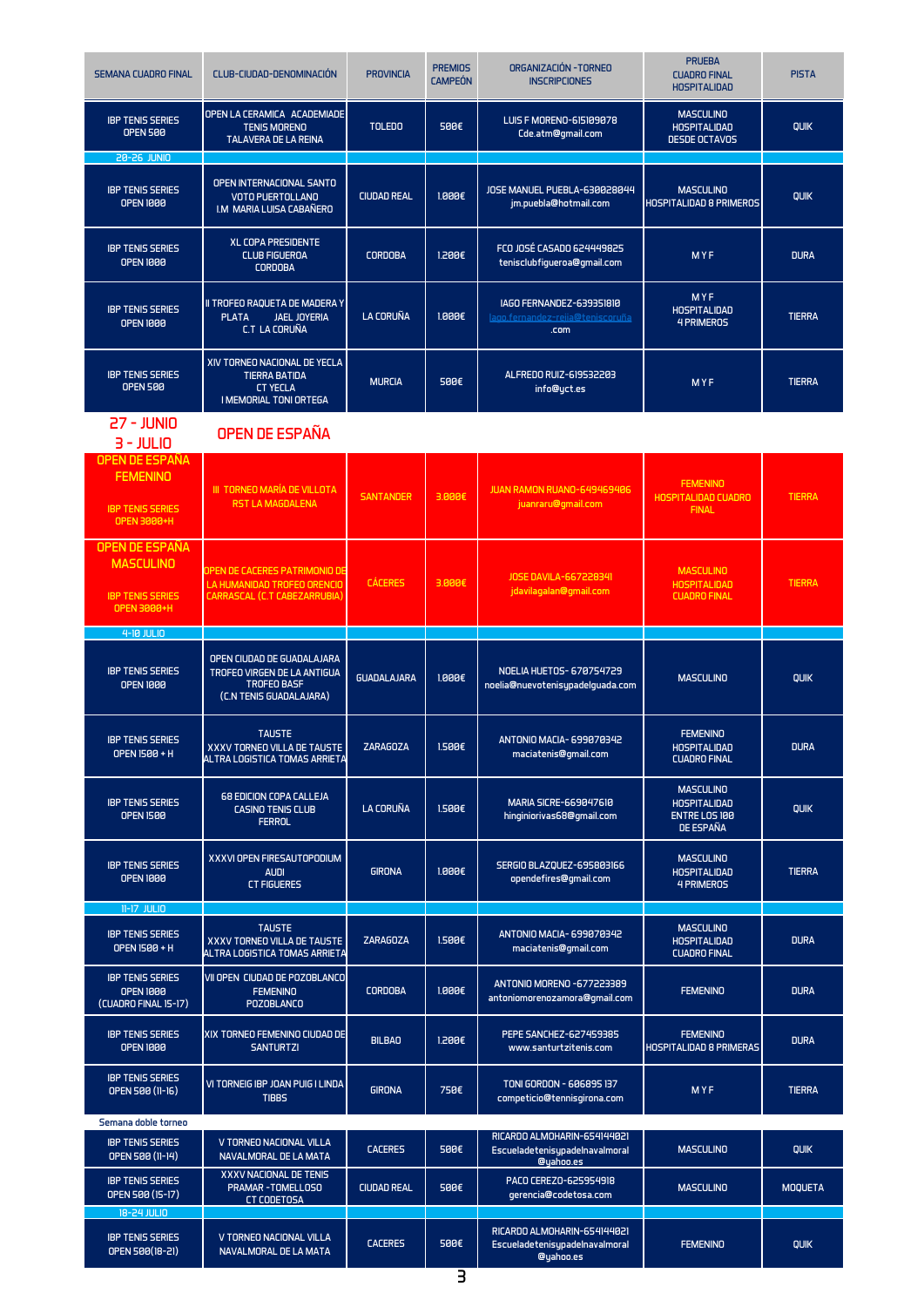| <b>SEMANA CUADRO FINAL</b>                                         | CLUB-CIUDAD-DENOMINACIÓN                                                                     | <b>PROVINCIA</b>   | <b>PREMIOS</b><br><b>CAMPEÓN</b> | ORGANIZACIÓN - TORNEO<br><b>INSCRIPCIONES</b>                               | <b>PRUEBA</b><br><b>CUADRO FINAL</b><br><b>HOSPITALIDAD</b>  | <b>PISTA</b>  |
|--------------------------------------------------------------------|----------------------------------------------------------------------------------------------|--------------------|----------------------------------|-----------------------------------------------------------------------------|--------------------------------------------------------------|---------------|
| <b>IBP TENIS SERIES</b><br><b>OPEN 1000</b>                        | OPEN DE TENIS<br>RODA DE BARA<br><b>CT BARA</b>                                              | <b>TARRAGONA</b>   | 1.000E                           | esportivactbara@gmail.com                                                   | MYF                                                          | <b>DURA</b>   |
| 25-31 JULIO                                                        |                                                                                              |                    |                                  |                                                                             |                                                              |               |
| <b>IBP TENIS SERIES</b><br><b>OPEN 2000</b>                        | XXXV OPEN CIUDAD DE LINARES<br><b>CLUB DE TENIS LINARES</b>                                  | <b>JAEN</b>        | 2.000E                           | MIGUEL ANGEL RELOVA-616724995<br>directoropen@clubdetenislinares.com        | <b>MASCULINO</b>                                             | <b>TIERRA</b> |
| <b>IBP TENIS SERIES</b><br><b>OPEN 1000</b>                        | XX OPEN REAL VILLA DE<br><b>GUARDAMAR MEMORIAL PEPE</b><br><b>TENDERO</b><br>(C.T GUARDAMAR) | <b>ALICANTE</b>    | $1.000 \in$                      | <b>JUAN PEREZ-615122269</b><br>droperhernandez@hotmail.com                  | MYF                                                          | QUIK          |
| <b>IBP TENIS SERIES</b><br><b>OPEN 500</b>                         | <b>II OPEN TENIS</b><br><b>MIGUELTURRA</b><br>(AUDITORIO MULTIFUNCIONAL                      | <b>CIUDAD REAL</b> | 600€                             | ANDRES MONTEAGUDO-697819517<br>Javicha_15@hotmail.com                       | <b>FEMENINO</b>                                              | <b>ALBERO</b> |
| <b>1-7 AGOSTO</b>                                                  |                                                                                              |                    |                                  |                                                                             |                                                              |               |
| <b>IBP TENIS SERIES</b><br><b>OPEN 3000</b>                        | 58 TORNEO DIONISIO NESPRAL<br>CT.GIJON                                                       | <b>GIJON</b>       | 3.000E                           | <b>JAIME CUETO-626373686</b><br>jaimecueto@gmail.com                        | <b>MASCULINO</b><br><b>HOSPITALIDAD</b><br><b>8 PRIMEROS</b> | <b>TIERRA</b> |
| <b>IBP TENIS SERIES</b><br><b>OPEN 500</b>                         | <b>OPEN VILLA DE CUNIT</b>                                                                   | <b>TARRAGONA</b>   | 500€                             | <b>GUSTAVO ORDOÑEZ</b><br>667605105<br>Ctcunit@ctcunit.com                  | MYF                                                          | <b>DURA</b>   |
| <b>IBP TENIS SERIES</b><br><b>OPEN 500</b>                         | <b>II OPEN TENIS</b><br><b>MIGUEL TURRA</b><br>(AUDITORIO MULTIFUNCIONAL                     | <b>CIUDAD REAL</b> | 600€                             | ANDRES MONTEAGUDO-697819517<br>Javicha_15@hotmail.com                       | <b>MASCULINO</b>                                             | <b>ALBERO</b> |
| <b>IBP TENIS SERIES</b><br><b>OPEN 1000</b>                        | TORNEO CIUDAD DE TORREVIEJA-II<br>OPEN TORREVIEJA SALUD<br>(C.T TORREVIEJA)                  | <b>ALICANTE</b>    | $1.000 \in$                      | HUMBERTO ZULETA-620926696<br>clubdetenistorrevieja@gmail.com                | MYF                                                          | <b>TIERRA</b> |
| <b>IBP TENIS SERIES OPEN 500</b>                                   | OPEN DE TENIS<br><b>CT. PAMPLONA</b>                                                         | <b>PAMPLONA</b>    | 500€                             | EDUARDO SANZ-617396408<br>e.sanz@club-tenis.com                             | MYF                                                          | <b>TIERRA</b> |
| 8-14 AGOSTO                                                        |                                                                                              |                    |                                  |                                                                             |                                                              |               |
| <b>IBP TENIS SERIES</b>                                            | OPEN IBP UNIUSO<br>XIX TROFEO EXCMO AYTO                                                     | <b>MADRID</b>      | $1.000 \in$                      | secretaria@adcolmenarviejo.com                                              | MYF                                                          | <b>DURA</b>   |
| <b>OPEN 1000</b>                                                   | <b>COLMENAR VIEJO</b>                                                                        |                    |                                  |                                                                             |                                                              |               |
| <b>IBP TENIS SERIES</b><br><b>OPEN 1000</b>                        | TROFEO FERIA DE ALMERIA<br><b>CT ALMERIA</b>                                                 | <b>ALMERIA</b>     | 1.000E                           | <b>GUSTAVO PEREZ-618762479</b><br>administracion@clubdetenisalmeria.co<br>m | <b>MASCULINO</b>                                             | <b>TIERRA</b> |
| <b>IBP TENIS SERIES</b><br><b>OPEN 1000</b>                        | TORNEO OPTICA BACA<br><b>C.T SAN LUIS</b><br><b>RONDA</b>                                    | <b>MALAGA</b>      | $1.000 \in$                      | <b>JESUS BELTRAN-609555454</b><br>jbeltranpalmero@hotmail.com               | <b>MASCULINO</b><br><b>HOSPITALIDAD 4 PRIMEROS</b>           | <b>TIERRA</b> |
| <b>15-21 AGOSTO</b>                                                |                                                                                              |                    |                                  |                                                                             |                                                              |               |
| <b>IBP TENIS SERIES</b><br><b>OPEN 500</b>                         | TORNEO ALCES (M)<br>TORNEO DULCINEA (F)<br>ALCAZAR DE SAN JUAN                               | <b>CIUDAD REAL</b> | 800€                             | <b>JOSÉ MANUEL ARIAS - 655517284</b><br>info@clubdetenisalcazar.com         | <b>MYF</b>                                                   | <b>DURA</b>   |
| 22-28 AGOSTO                                                       |                                                                                              |                    |                                  |                                                                             |                                                              |               |
| <b>IBP TENIS SERIES</b><br><b>OPEN 500</b>                         | 70 EDICION OPEN CIUDAD DE<br><b>CIUDAD DE TERUEL</b>                                         | <b>TERUEL</b>      | 700€                             | FRAN QUESADA-656355860<br>fransport90@gmail.com                             | <b>MASCULINO</b>                                             | QUIK          |
| <b>IBP TENIS SERIES</b><br><b>OPEN 500</b>                         | <b>OPEN A LA AMISTAD</b><br>XI MEMORIALDIEGO FERNANDEZ<br>C.T COSTA TROPICAL ALMUÑECAR       | <b>GRANADA</b>     | 800€                             | MARIA DOLORES RUIZ-669364708<br>todotenis@msm.com                           | MY <sub>F</sub>                                              | <b>DURA</b>   |
| <b>IBP TENIS SERIES</b><br><b>OPEN 500</b>                         | <b>TROFEO</b><br>DE LA UVA Y EL VINO<br><b>DAIMIEL</b>                                       | <b>CIUDAD REAL</b> | 700€                             | RAFAEL FERNANDEZ-685445600<br>armandosesma@hotmail.com                      | <b>MASCULINO</b>                                             | <b>TIERRA</b> |
| 29-AG0ST0-4                                                        |                                                                                              |                    |                                  |                                                                             |                                                              |               |
| <b>SEPTIEMBRE</b><br><b>IBP TENIS SERIES</b><br><b>OPEN 1500</b>   | VI OPEN NACIONAL CIUDAD DE<br>MOSTOLES C.T MOSTOLES                                          | <b>MADRID</b>      | 1.500€                           | VICTOR SANCHA-696275425<br>sanchacrak@hotmail.com                           | <b>MASCULINO</b>                                             | <b>DURA</b>   |
| <b>IBP TENIS SERIES</b><br><b>OPEN 1000</b>                        | OPEN CIUDAD DE BAZA<br><b>CT. CID HIAYA</b>                                                  | <b>GRANADA</b>     | $1.000 \in$                      | <b>VICTOR MENA-617574772</b><br>www.cidhiaya.com                            | <b>MASCULINO</b>                                             | <b>TIERRA</b> |
| <b>IBP TENIS SERIES</b><br><b>OPEN 1000</b>                        | OPEN TENIS FEMENINO CT BASE<br>2000 LINARES                                                  | <b>JAEN</b>        | 1999€                            | ANTONIO DEL MORAL-647748864<br>cdtenisbaselinares@Hotmail.co                | <b>FEMENINO</b>                                              | <b>TIERRA</b> |
| <b>5-11 SEPTIEMBRE</b>                                             |                                                                                              |                    |                                  |                                                                             |                                                              |               |
| SEMANA DOBLE TORNEO                                                | <b>MASCULINO</b>                                                                             |                    |                                  |                                                                             |                                                              |               |
| <b>IBP TENIS SERIES</b><br><b>OPEN 1.000</b><br>(cuadro final-5-8) | XXIV OPEN IBP<br><b>BEMBIBRE</b>                                                             | <b>LEON</b>        | $1.000 \in$                      | JAVIER FERNANDEZ-653570128<br>tenisbembibre@mundo-r.com                     | <b>MYF</b><br><b>HOSPITALIDAD 4 PRIMEROS</b>                 | <b>DURA</b>   |